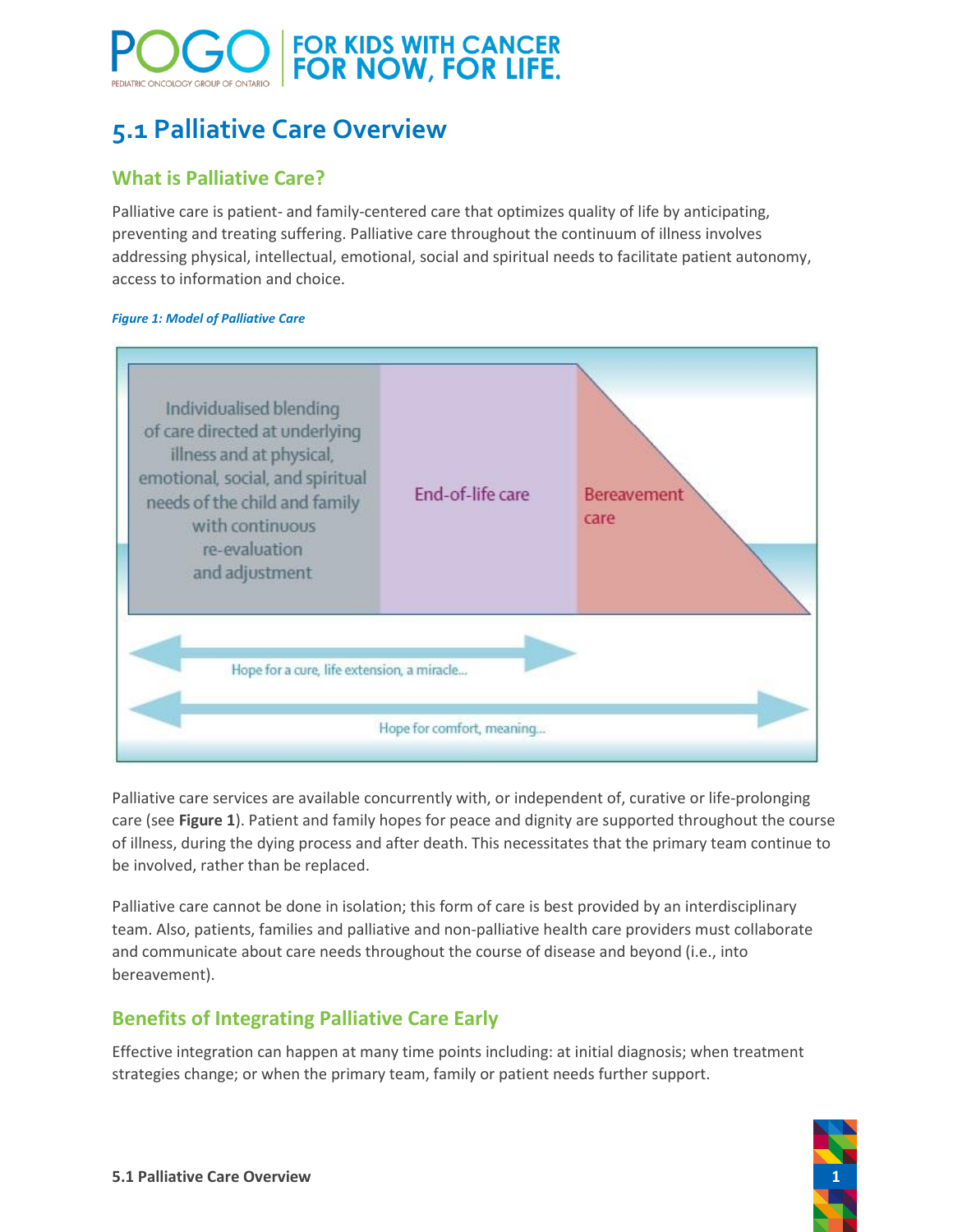

Some of the benefits to early integration of palliative care include:

- Offering patients and families more autonomy when actualizing their roles in decision-making
- Providing the primary team with new team perspectives
- Enabling families to hold dual goals of care by providing support during curative intent therapy
- Preventing a disruptive transition to a new care team during more difficult times
- Allowing the full scope of support to be available for families. (When palliative care occurs late in the trajectory, it is difficult for palliative care teams to meet families, establish rapport and employ all of the resources at their disposal to enhance quality of life for families.)

### **Common Myths about Palliative Care**

#### **Myth #1: Child must be terminally ill or at the end of life**

Palliative care, both as a philosophy and subspecialty, is recommended at any point in the patient's journey as an extra layer of support.

#### **Myth #2: Palliative care = giving up hope**

Not only is palliative care not the same as hospice (or end-of-life) care, it also is not associated with the loss of hope. For example, disclosure of a poor prognosis by a physician can actually support hope.

#### **Myth #3: Child must have a DNR to have palliative care**

While a Do-Not-Resuscitate (DNR) order is often in line with the goals of care of families when faced with a terminal disease, this is not always the case. In fact, resuscitation should be treated like any other intervention with regards to its benefits and burdens.

#### **Myth #4: Must abandon all disease-directed treatment**

Good palliative care often includes disease-directed therapies (e.g., chemotherapy, radiation, or even surgery). These forms of treatment are not only useful for maximizing quantity of life, but they also have a role in maximizing quality as well.

#### **Myth #5: Administering opioids causes respiratory depression and quickens death**

When titrated appropriately, the risk of opioid-related toxicity causing significant respiratory depression and hastening death is negligible. If toxicity does occur, there will be a number of sequential warning signs such as drowsiness, confusion and loss of consciousness prior to any significant respiratory compromise.

#### **References**

- 1. Balfour Mount. 1973[: https://www.mcgill.ca/palliativecare/portraits-0/balfour-mount.](https://www.mcgill.ca/palliativecare/portraits-0/balfour-mount)
- 2. Center to Advance Palliative Care (CAPC), Public Opinion Research on Palliative Care, 2011.
- 3. Friedrichsdorf, Stefan, Foster, Laurie, Hauser, Joshua, Remke, Stacy, Roman, Elisa and Wolfe, Joanne. (2014). Education in Palliative and End-of-Life Care for Pediatrics (EPEC-Pediatrics). Journal of palliative care. 30. 226-226.
- 4. Feudtner C, Kang TI, Hexem KR, Friedrichsdorf SJ, Osenga, Siden H, Friebert SE, Hays RM, Dussel V, Wolfe J. Pediatric palliative care patients: a prospective multicenter cohort study. 2011; 127(6):1094-1101.